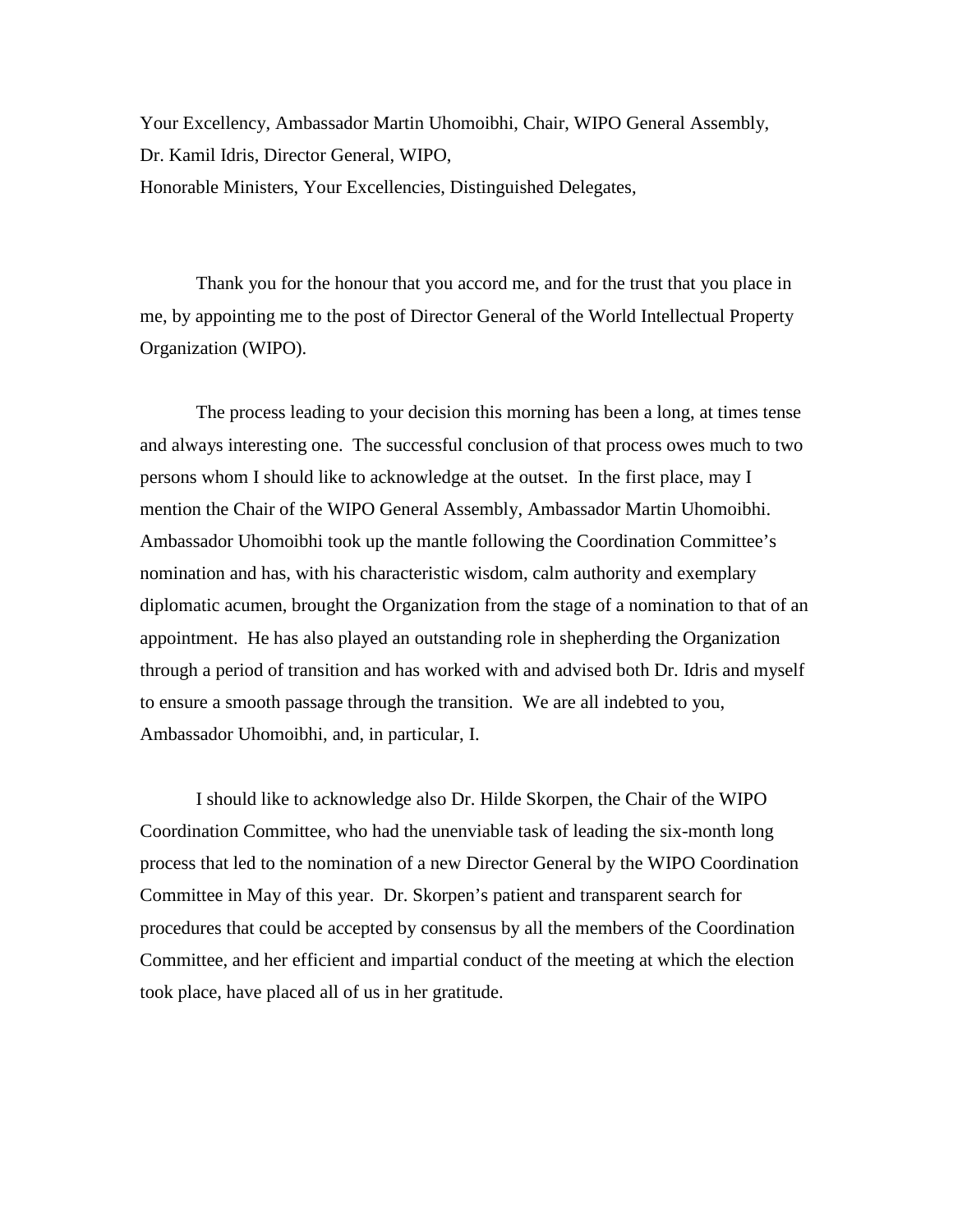For my part, as you know, I was originally nominated, and have throughout the process been assisted and supported, by the Government of Australia. I should like to extend my thanks to the Government of Australia, Ambassador Caroline Millar, Permanent Representative of Australia to the United Nations at Geneva, Ambassador Bruce Gosper, Permanent Representative of Australia to the World Trade Organization, and the staff of the Department of Foreign Affairs and Trade, the Attorney-General's Department and IP Australia, particularly those at the Australian Permanent Missions in Geneva. I thank them for their support, their hard work, their careful and astute advice and their companionship.

From the time of the nomination of the Coordination Committee, I ceased to be the nominee of Australia and became the nominee of the Coordination Committee. Many persons, from Governments and Permanent Missions, in particular, the Group Coordinators, and from the staff of WIPO, especially the Transition Team, have provided invaluable advice to me since the nomination of the Coordination Committee. I should like to thank them also for their advice and for their support. Many of you will recognize echoes of your advice in what I have to say this morning and in the future program of the Organization. I hope that you will receive these playbacks as signs of open collaboration within the Organization, rather than as violations of your copyright. To all Member States and to all staff, whether you may have supported my nomination before the Coordination Committee or preferred another solution, I assure you that I will be working with, and for, all Member States and doing whatever it lies within my competence to do to overcome divisions and to seek positions and decisions that can find the broadest possible support among the Member States of the Organization.

Before moving to the future, I turn finally to my predecessors in the post of Director General, most particularly, to the outgoing Director General, Dr. Kamil Idris. I should like to acknowledge our gratitude to them for their collective work in constructing the present Organization. I thank especially, on behalf of all the staff, Dr Kamil Idris, for his 25 years of service to WIPO, during 23 of which we have been colleagues, and for his leadership of the Organization over two mandates as Director General. I join the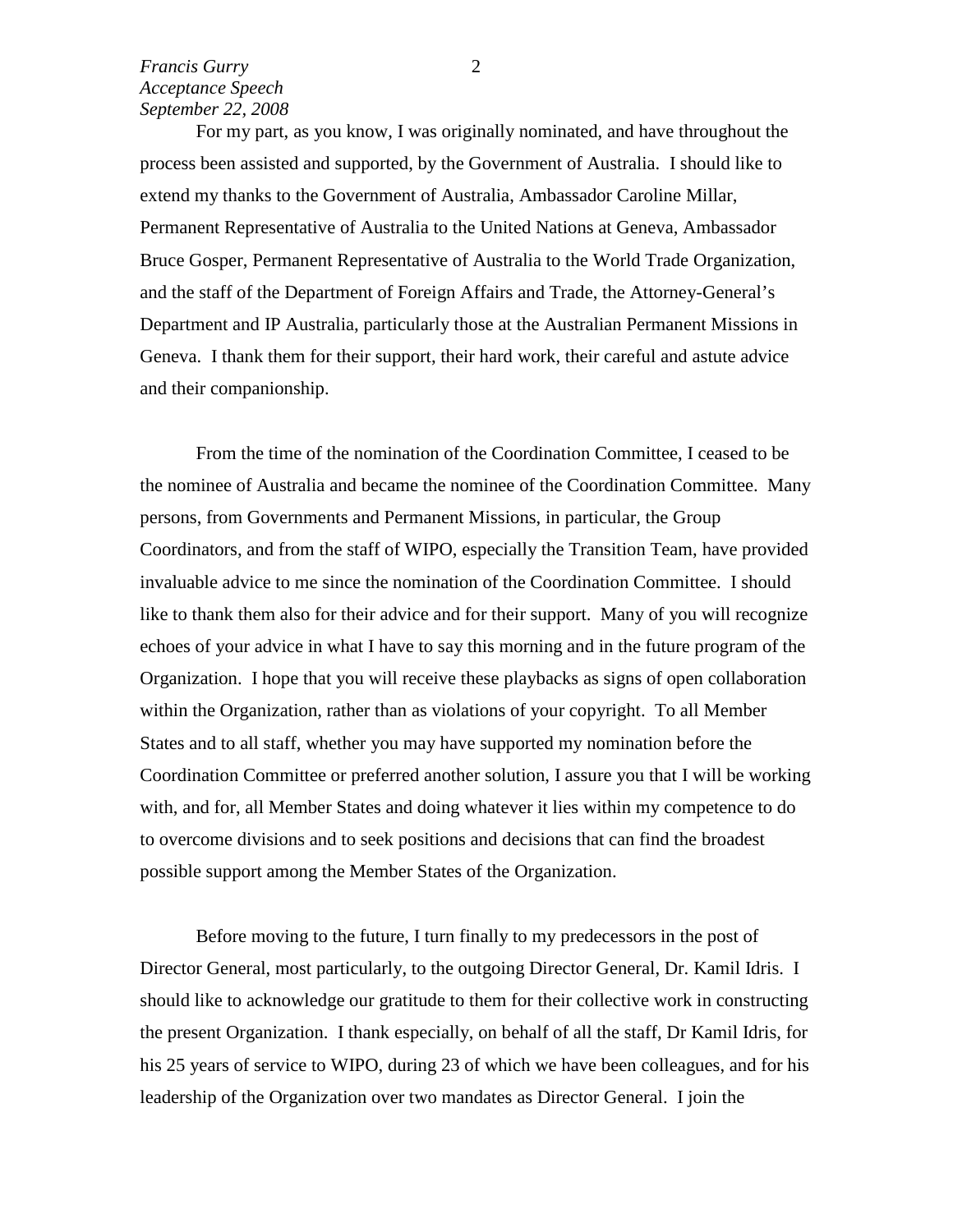President of the General Assembly in his acknowledgement of the achievements of Dr. Idris and I pay tribute to the initiatives that Dr. Idris introduced during his leadership, which have broadened the scope of intellectual property and increased the diversity of participation in this Organization.

The evolution of technology, the economy and global society in recent years has raised a number of challenges of a fundamental nature for this Organization. The most fundamental of all is perhaps the new attention that is directed at intellectual property. As a highly specialized subject matter, intellectual property enjoyed many long and quiet years in the shade before, quite suddenly, in the last two decades, coming under the full glare of the blazing sun of public opinion and scrutiny. The management of this climate change in the world of intellectual property is itself a major task. In this regard, it is useful to remember that intellectual property is not an end in itself. It is an instrumentality for achieving certain public policies, most notably, through patents, designs and copyright, the stimulation and diffusion of innovation and creativity on which we have become so dependent, and, through trademarks, geographical indications and unfair competition law, the establishment of order in the market and the countering of those enemies of markets and consumers: uncertainty, confusion and fraud. In the end, our debates and discussions are about how intellectual property can best serve those underlying policies: whether modifying the international framework will enhance or constrain innovation and creativity and contribute to their diffusion, and whether it will add confusion, rather than clarity, to the functioning of the market.

There are a number of developments affecting the institution of intellectual property as we have always known it that risk impairing its capacity to deliver on its basic mission of stimulating innovation and creativity and contributing to market order. WIPO needs to anticipate and to address directly the implications of these developments.

A first such development is the sustained trend towards the infusion of technology into every aspect of our daily lives and into every part of economic existence. As the trend has accelerated, the economic value of innovation has increased and, with it, the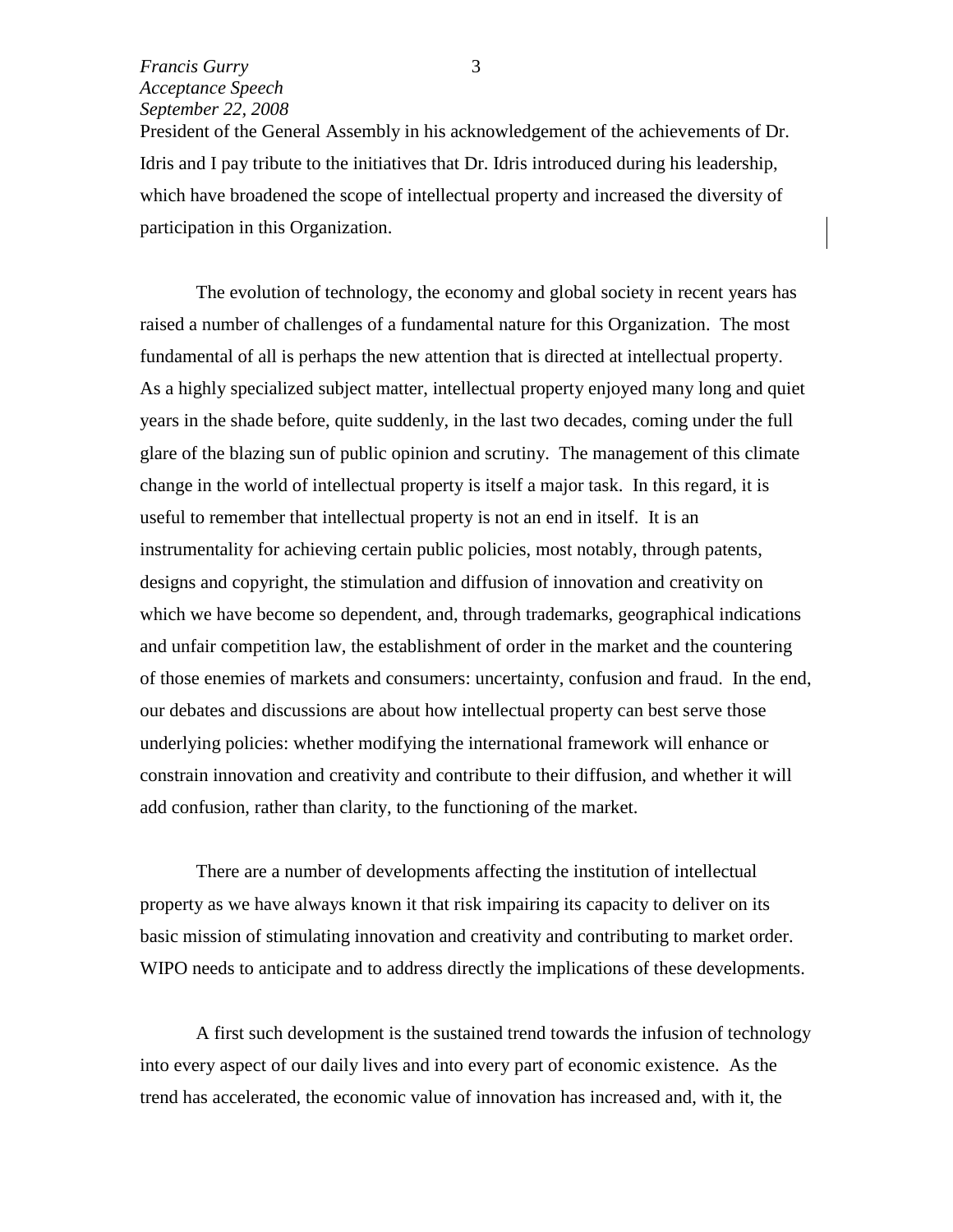desire to acquire property rights over the frontiers of knowledge. When the Paris Convention for the Protection of Industrial Property was first concluded in 1883, there were approximately 80,000 patent applications, or new technological solutions, filed around the world. Last year the number was 1.7 million. As Arthur Conan Doyle said, "Knowledge begets knowledge, as money bears interest". The functional consequence of this trend is that the system is becoming a victim of its own success. Patent Offices are choking on demand and struggling to perform in a manner that is timely enough to be responsive to the needs of the economy. There are an estimated 3.5 million unexamined patent applications in the world today. The quality of the output of Patent Offices, pushed to cope with such strong demand, is also under critical scrutiny. The Patent Cooperation Treaty (PCT), the financial backbone of this Organization, was designed to provide a multilateral means of dealing with the growth of demand and internationalization of the patent system. While it has been a major example of success in international cooperation, for various reasons, related more to the behaviour of actors in the system than to the system itself, it is not providing a sufficiently adequate solution to the crisis in demand management. The problem is of such a critical and urgent nature that a solution will be found. It is of fundamental importance, I believe, that the solution be a multilateral one, rather than one established by a group or groups of the most adversely affected States. The PCT provides a better basis for constructing the future solution than any other one under consideration or in the range of current imagination.

In the area of creative works - the artifacts of our culture - the challenges are even more fundamental. The twentieth century model of returning value to creators, performers and their business associates, which relied on the distribution of physical packages containing the works, is under the most radical of threats from the convergence of expression in digital technology and the distributional power of the Internet. This development may well work to the special disadvantage of the developing world, where creators and performers do not have the same access to the Internet, bandwidth and alternate models of obtaining financial rewards as their counterparts in the developed world. For the whole world, incentives to the creation of content for the educational system and the enrichment of our lives with literature, music, films and other creative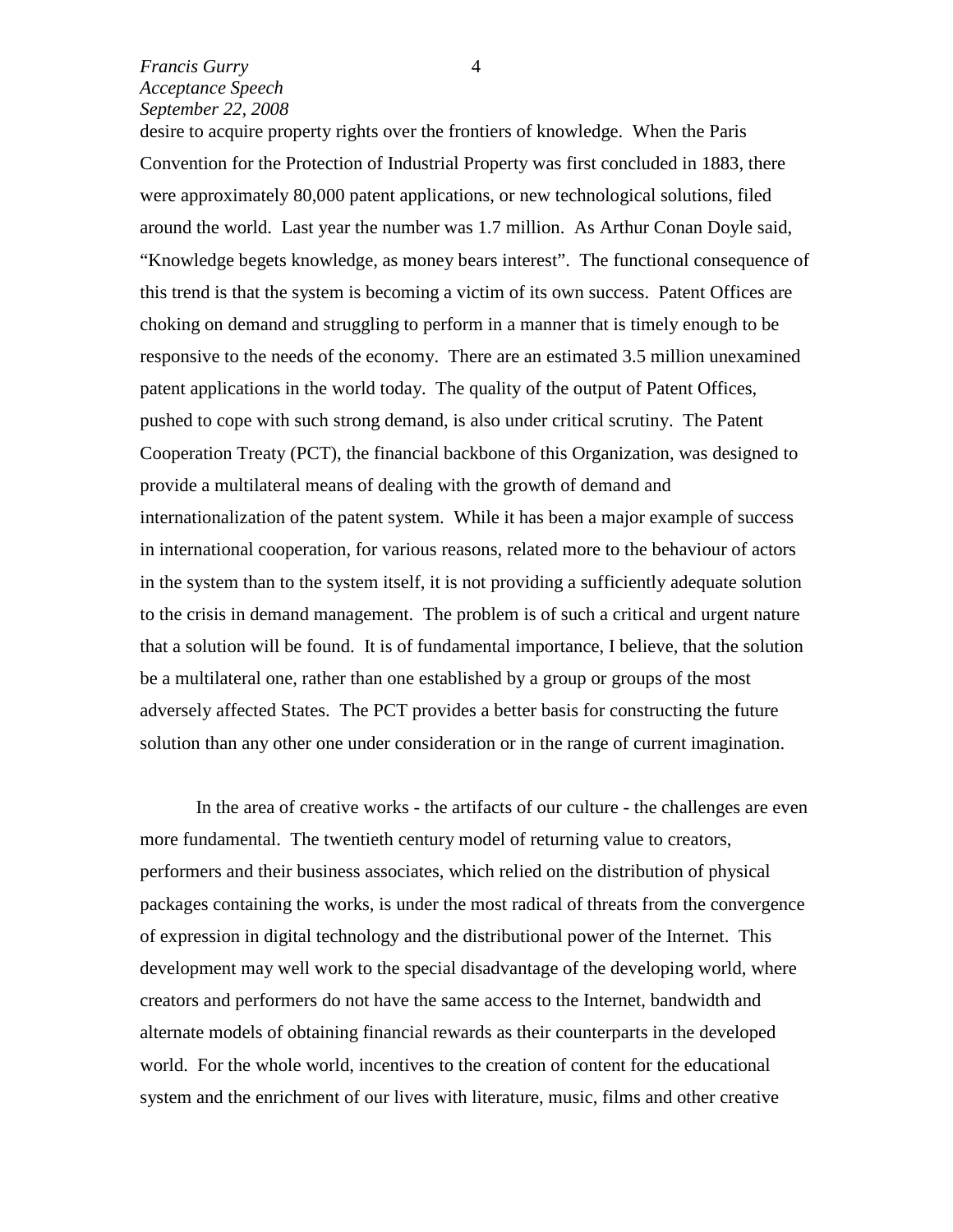works are fundamental questions. As in the case of the choking of the patent system, solutions will be found. Perhaps here, the market itself may find the solutions in systems of private law and in the private application of technological solutions. Perhaps those solutions would be appropriate. But it would be unfortunate if we were to move from a centuries-old system of publicly created and overseen rights to systems of private law simply by default, as opposed to conscious choice. The discussion is not an easy one. In each country, there are many more consumers than creators and performers, making the political management of the discussion uncomfortable. This feature of domestic politics, as well as the global nature of file-sharing on the Internet, suggests that it may be more appropriate to conduct the discussion at the international, rather than the national level. The Berne Convention, one of the origins of WIPO, was founded in the Nineteenth Century as a consequence of the concern of authors about the impact of the international movement of their physical works. I believe that WIPO remains the right forum to conduct the discussion in the Twenty-First Century about the same question dressed in different technological clothes.

The widespread illegal downloading of music and films from the Internet raises more generally the question of respect for intellectual property. Very significant developments have occurred also in the counterfeiting of physical products. The phenomenon has long ceased to affect only luxury goods and has spread to many other sectors of the economy, raising serious concerns for health and safety and consumer protection. Organized crime has become a major participant. On one estimate, the value of counterfeit goods in international trade exceeds \$200 billion per annum. Plurilateral accords to deal with the scourge are under active consideration. The risks to health and safety and to consumer protection, however, are present globally and the illegal activity occurs everywhere and not only in specific localities. Reflection is needed, therefore, on the appropriate role in this area for WIPO, the international organization responsible for intellectual property. Should that role be confined to awareness-raising and the training of customs officials, the police and the judiciary? Or should it encompass a more robust engagement and, if so, alone or in cooperation with other concerned international agencies?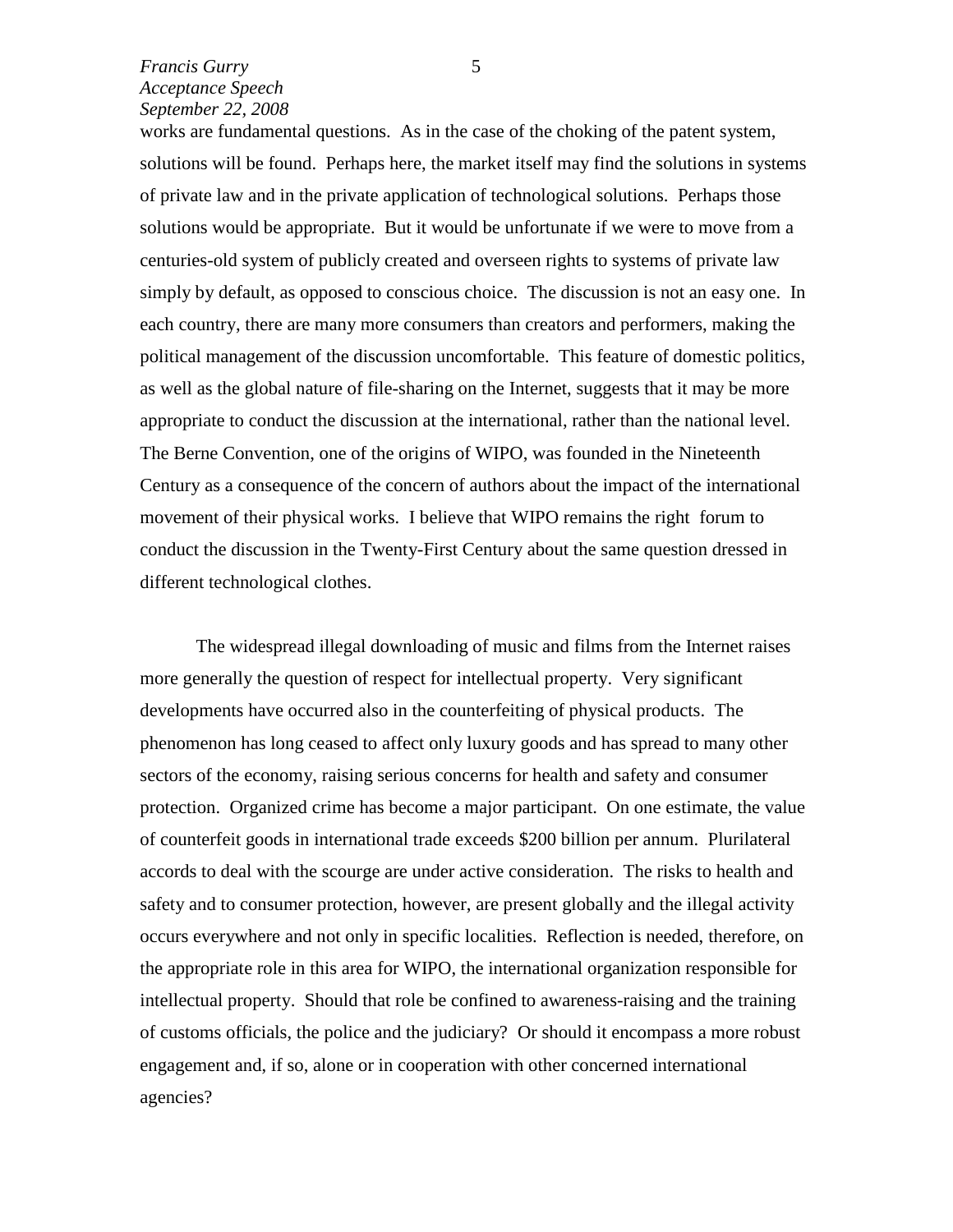So far I have referred to factors in the external environment that pose risks to the functioning of the intellectual property system as it stands today. No less important, however, are the developments that call upon the intellectual property system to broaden its horizon and to make its mission more attuned to the collective consciousness of the international community.

First and foremost is the question of how intellectual property can contribute to the reduction of the knowledge gap and to greater participation on the part of the developing and least developed countries in the benefits of innovation and the knowledge economy. The differences that exist are well known to all of us, but are perhaps most starkly illustrated by the fact that a number of corporations now each spend more each year on the generation of new knowledge than the majority of Sub-Saharan countries each have available to spend on the whole of their countries' needs in all fields of government, including education, the health system, infrastructure and so forth. Overall, across the world, a trillion dollars is spent each year in research and development. Intellectual property alone is not going to bring about the solution to differential levels of development. But the recent consensus in this Organization on a Development Agenda provides a wonderful opportunity for the Organization to be part of the solution.

For the Development Agenda to fulfill this promise, I believe that it essential that we translate the political consensus into concrete and effective projects. The opportunity exists for the Organization to construct a global knowledge infrastructure, comprising public, freely available databases of technological and scientific information and operating on common standards for data interchange. Such an infrastructure would contribute in a practical way to sharing the social benefit of intellectual property systems. Through office automation and training, intellectual property offices and research institutions and universities in the developing world could be equipped to participate in this infrastructure.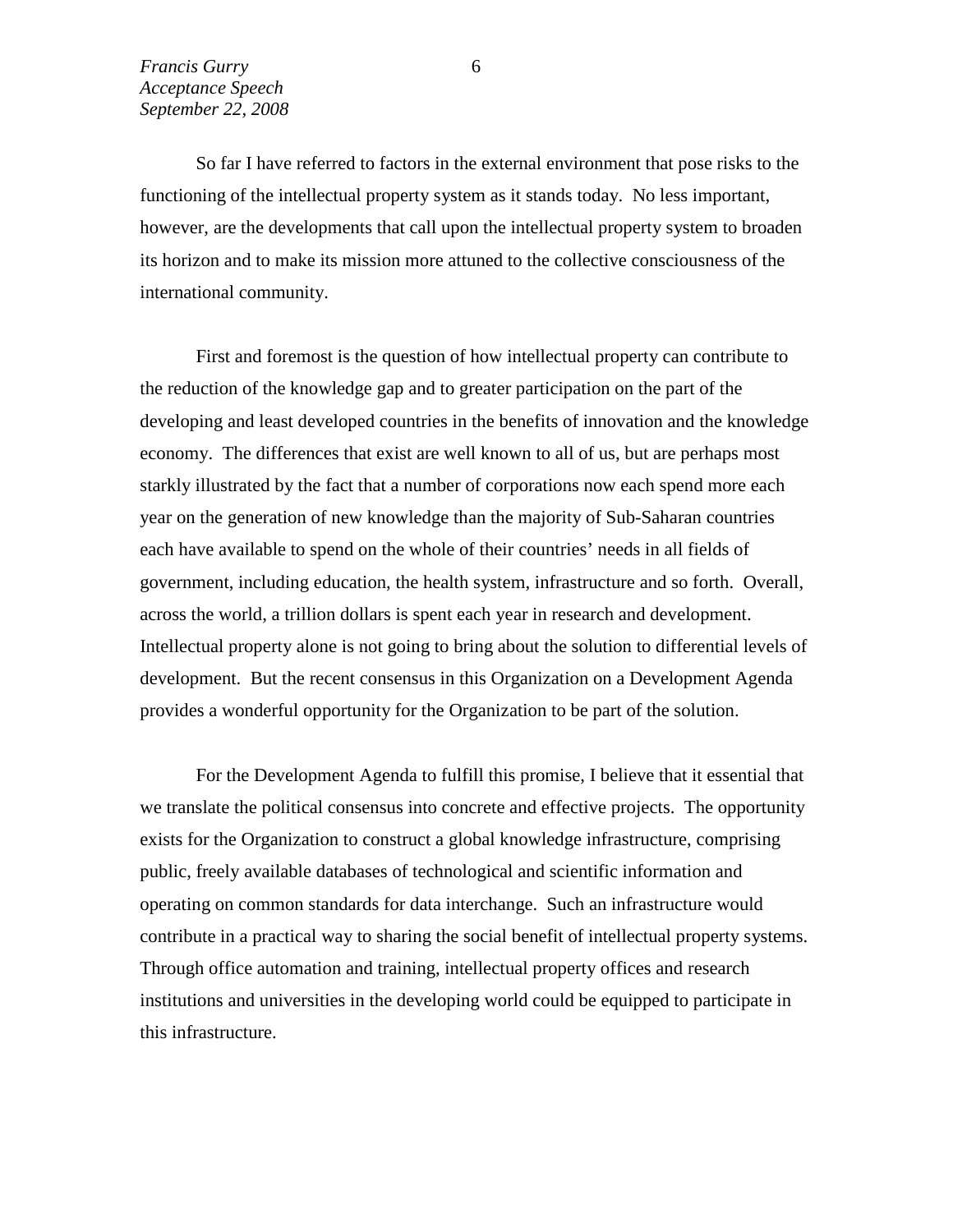The Development Agenda offers equally an opportunity for WIPO to review the effectiveness of its service delivery in the area of capacity building. I believe that the adoption by countries of National Intellectual Property and Innovation Strategies, which WIPO could assist in developing, where so desired, would provide excellent vehicles for aligning the capacity-building activities of the Organization with the economic resource base and the economic objectives and priorities of countries.

The Development Agenda and WIPO's capacity-building activities also provide an opportunity to address the special needs of the Least Developed Countries (LDCs). I propose to build upon my predecessor's initiative of establishing an LDC Division by strengthening the human and financial resources in this Division.

There is also a dimension to the Development Agenda which reaches beyond capacity-building and infrastructure and which calls for a continual analysis and reflection on the best means of making intellectual property work to the advantage of all countries, regardless of their level of development. It is not a simple reflection. The Secretariat needs to be better equipped with resources for economic research and statistics in order to provide the Member States with a sound empirical basis for the reflection. I intend to establish a Division for this purpose. Its mission will be to provide impact studies to support Member-State processes; to anticipate developments affecting the world of intellectual property; and to equip management with the means of identifying future strategic developments that may impact upon the Organization.

The protection of traditional knowledge and traditional cultural expressions is another area that has been identified as a means of broadening intellectual property to make it more responsive to the needs of the developing world. The same phenomena of a globalizing economy and the advances in communication technologies have exposed special vulnerabilities of indigenous peoples and traditional communities to the unfair loss and appropriation of the products of their traditional knowledge systems. In the course of addressing these vulnerabilities, it has become apparent that there is a need to recognize explicitly the contribution to human society of collectively generated and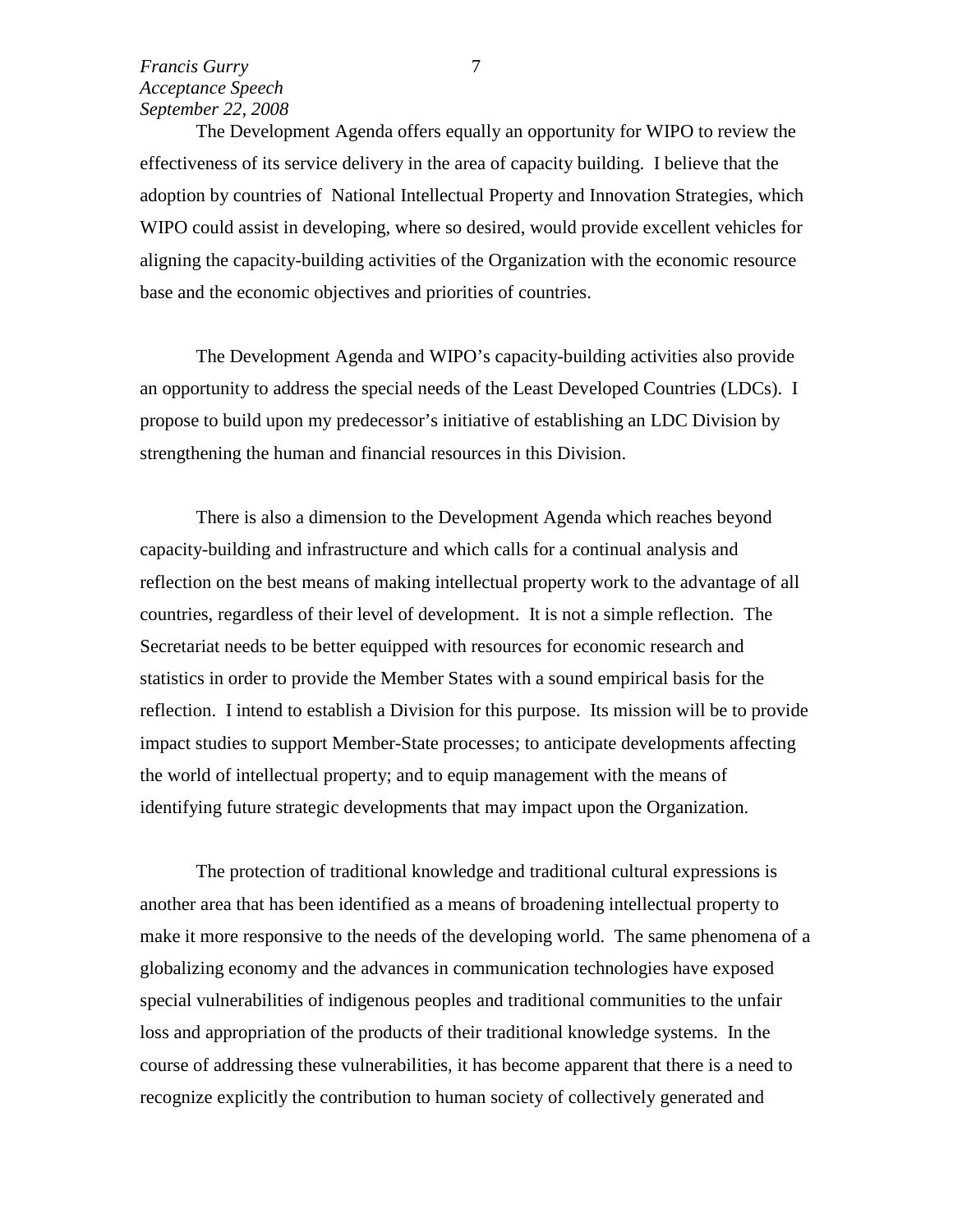maintained innovation and creativity and to protect the artifacts of that innovation and creativity. The Organization has undertaken a long process of discussion and negotiation on the means of meeting this need. I believe that it is time to move this process to concrete outcomes that will see WIPO embrace a broader base of constituents and a more universal mission.

WIPO is not alone in facing challenges of a fundamental nature. The nature of our carbon-based technological society, and our increased interconnection and interdependence, has created a series of problems that preoccupy the international community because of their gravity and potentially destructive impact. Many of these challenges have been identified in the Millennium Development Goals. Others have been identified through the collective expression of concerned Governments, commentators, the media and civil society. They include climate change, desertification, epidemics, access to health care, food security and the preservation of biodiversity. History shows that human society has usually turned to technology, the application of science to the solution of practical problems, as one of the principal means for dealing with threats and difficulties confronting society. Policies designed to stimulate the creation and diffusion of technology are thus directly relevant to the consideration of the ways in which the global community can respond to the problems. That relevance calls for more active engagement by this Organization in the dialogue and search for solutions that takes place in the international community. I propose to establish a Division in the Secretariat that will have this engagement as its mission, focusing on the specific contribution that intellectual property and WIPO can make within the framework of collective action to address these global challenges. It will provide, I hope, a means of bringing the Organization into closer cooperation with the rest of the United Nations system, an opportunity for greater interaction between the Organization and its Member States and a concrete demonstration of the relevance of intellectual property.

In order for WIPO to address the challenges that I have outlined – and there are others that time does not allow me to canvass – we need a functional Organization. The Organization is not, of course, the Secretariat. It is the Member States and the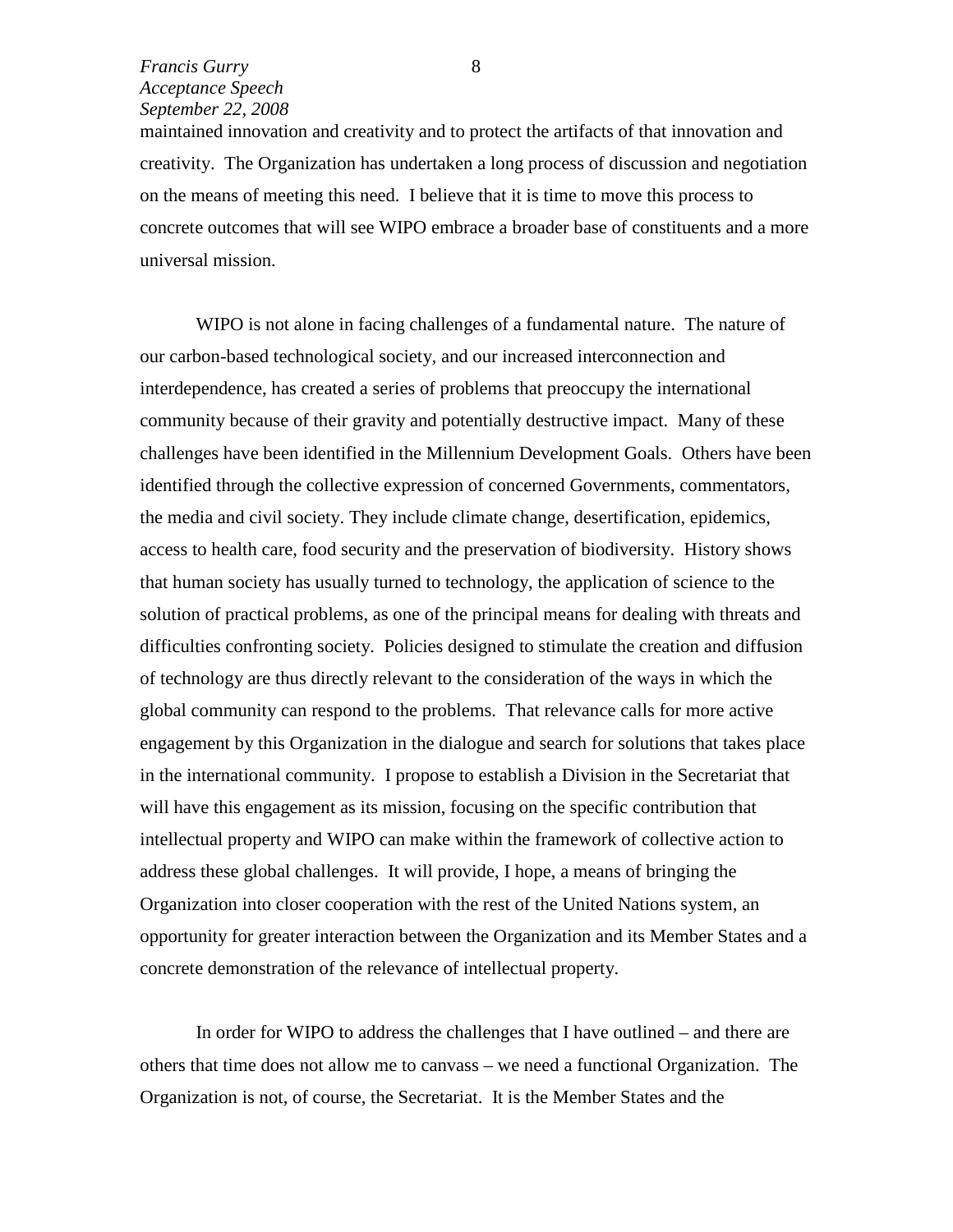Secretariat, as well as an increasingly large and active body of users of its services and non-governmental stakeholders. A precondition to the effective functioning of the Organization is trusted communication between these various actors. This will be a priority from the outset. I shall endeavour to find ways in which to communicate better to all our constituents and to intensify the dialogue between constituents.

As far as the Secretariat is concerned, the Member States in recent years have made clear their desire to improve its functioning and performance. I plan to undertake a thorough process of strategic realignment in the coming years. It will cover the corporate culture of the Secretariat, the efficiency of our business processes and the alignment of our programs, structure and resources to the Organization's strategic goals. It will unfold in a measured, systematic and professional manner, with full and transparent communication both within the Secretariat and between the Secretariat and the Member States. It will take several years to accomplish. Even then, the pace of change in the external circumstances confronting the Organization is such that the process might more properly be considered as a continuing one. To my colleagues in the Secretariat, I would emphasize that the process will be, and will require, a collective effort and I look forward to working with all of you and count on your support.

As far as the Member States are concerned, I have sought to indicate the main challenges that I consider lie before the Organization. I have offered more questions than solutions, which I think is appropriate for a Chief Executive of a Member-State-driven Organization. The questions challenge the capacity of multilateralism to provide timely responses. In this regard, it is worth recalling the quickening pace of technological change. It took humanity five million years to progress from the point where it began walking on two feet, thus freeing its hands for purposes other than locomotion, to the development of the first stone tools, then 1.8 million years to the mastery of fire, 700,000 years to the agrarian revolution, only 12,000 years to the industrial revolution and a mere 140 years to the information revolution. The questions that confront intellectual property are, in many ways, generational questions and it would be a pity to see them squandered in polemics and in the narrow considerations of local politics. The challenge for the